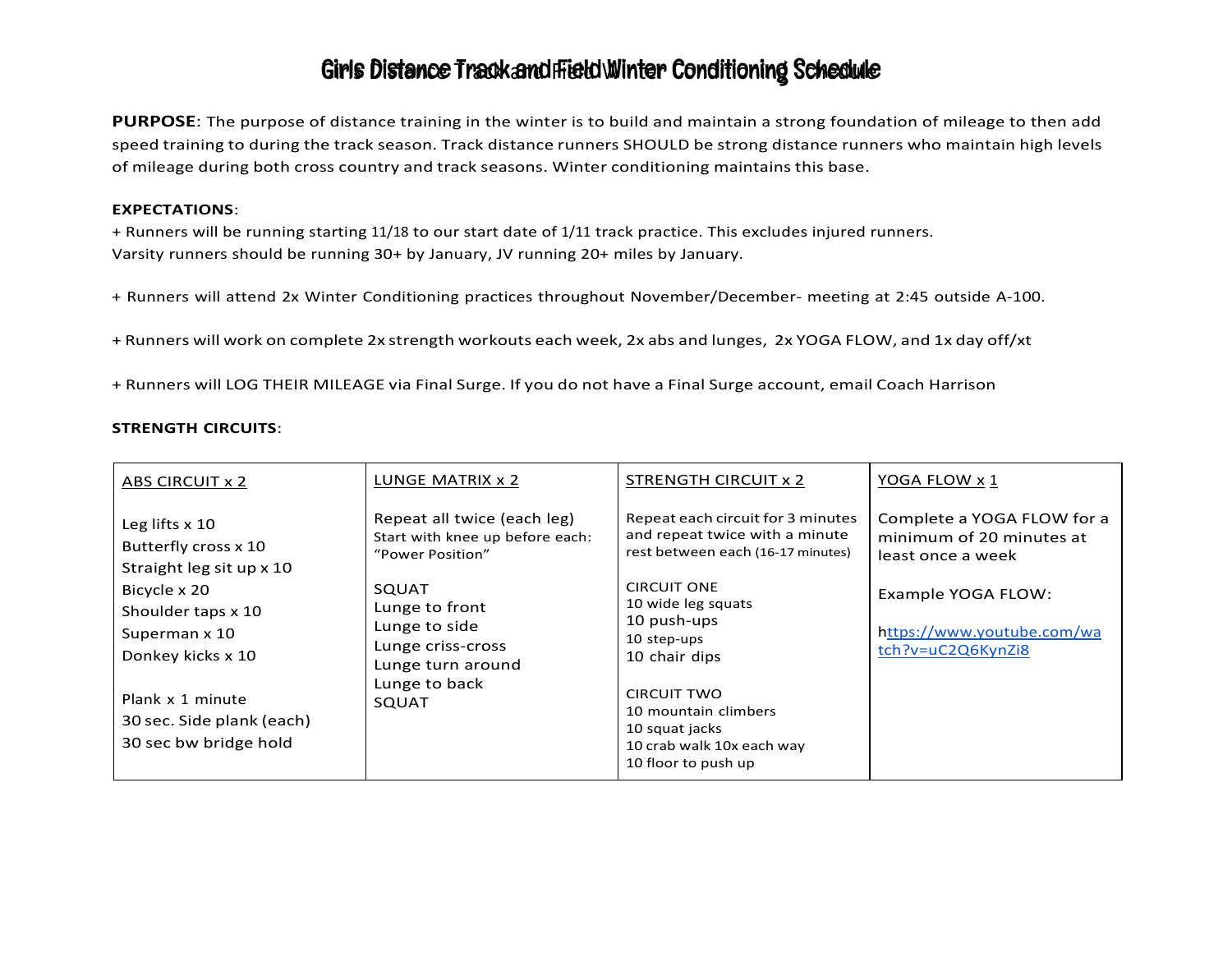### VARSITY RUNNERS (mileage may vary by athlete- check Final Surge) anyone running <24:00 on XC 5K

| Week of:       | <b>MONDAY</b>                                                     | <b>TUESDAY</b>           | <b>WEDNESDAY</b>                               | <b>THURSDAY</b>          | <b>FRIDAY</b>                                  | <b>SATURDAY</b>                                 | <b>SUNDAY</b>                                     |
|----------------|-------------------------------------------------------------------|--------------------------|------------------------------------------------|--------------------------|------------------------------------------------|-------------------------------------------------|---------------------------------------------------|
| 11/15-11/21    | 3-4 miles                                                         | 2 miles                  | 3-4 miles<br>w/ lunge/abs                      | 2 miles                  | 4 miles<br><b>STRENGTH</b><br><b>CIRCUIT</b>   | 5-6 miles<br>$(40-50 \text{ min})$<br>YOGA FLOW | OFF/2<br>lunge/abs<br><b>WEEKLY:</b><br>19-24     |
| 11/22-11/28    | 3-4 miles                                                         | 3 miles                  | 3-4 miles<br>w/ lunge/abs                      | 3 miles                  | 3-4 miles<br><b>STRENGTH</b><br><b>CIRCUIT</b> | 5-6 miles<br>$(40-50 \text{ min})$<br>YOGA FLOW | OFF/2<br>lunge/abs<br><b>WEEKLY:</b><br>$20 - 27$ |
| $11/29 - 12/5$ | 4 miles w/ pick<br>up at end<br>(drop:30)<br>second from<br>pace) | 3 miles<br>w/ lunge/abs  | 4-5 miles<br><b>STRENGTH</b><br><b>CIRCUIT</b> | 3 miles<br>w/lunge/abs   | 3-4 miles<br><b>STRENGTH</b><br><b>CIRCUIT</b> | 5-6 miles<br>$(40-50 \text{ min})$              | OFF/2<br>YOGA FLOW<br><b>WEEKLY:</b><br>22-28     |
| $12/6 - 12/12$ | 5 miles w/ pick<br>up at end<br>(drop:45)<br>second from<br>pace) | 3-4 miles<br>w/lunge/abs | 4-5 miles<br><b>STRENGTH</b><br><b>CIRCUIT</b> | 3-4 miles<br>w/lunge/abs | 3 miles<br><b>STRENGTH</b><br><b>CIRCUIT</b>   | 6-7 miles<br>$(50-65 \text{ min})$              | OFF/2<br>YOGA FLOW<br><b>WEEKLY:</b><br>24-30     |
| 12/13-12/19    | 5 miles w/ pick<br>up at end<br>(drop:60)<br>second from<br>pace) | 4 miles<br>w/lunge/abs   | 4-5 miles<br><b>STRENGTH</b><br><b>CIRCUIT</b> | 3 miles<br>w/lunge/abs   | 4 miles<br><b>STRENGTH</b><br><b>CIRCUIT</b>   | 6-7 miles<br>$(50-65 \text{ min})$              | OFF/2<br>YOGA FLOW<br>WEEKLY:<br>26-30            |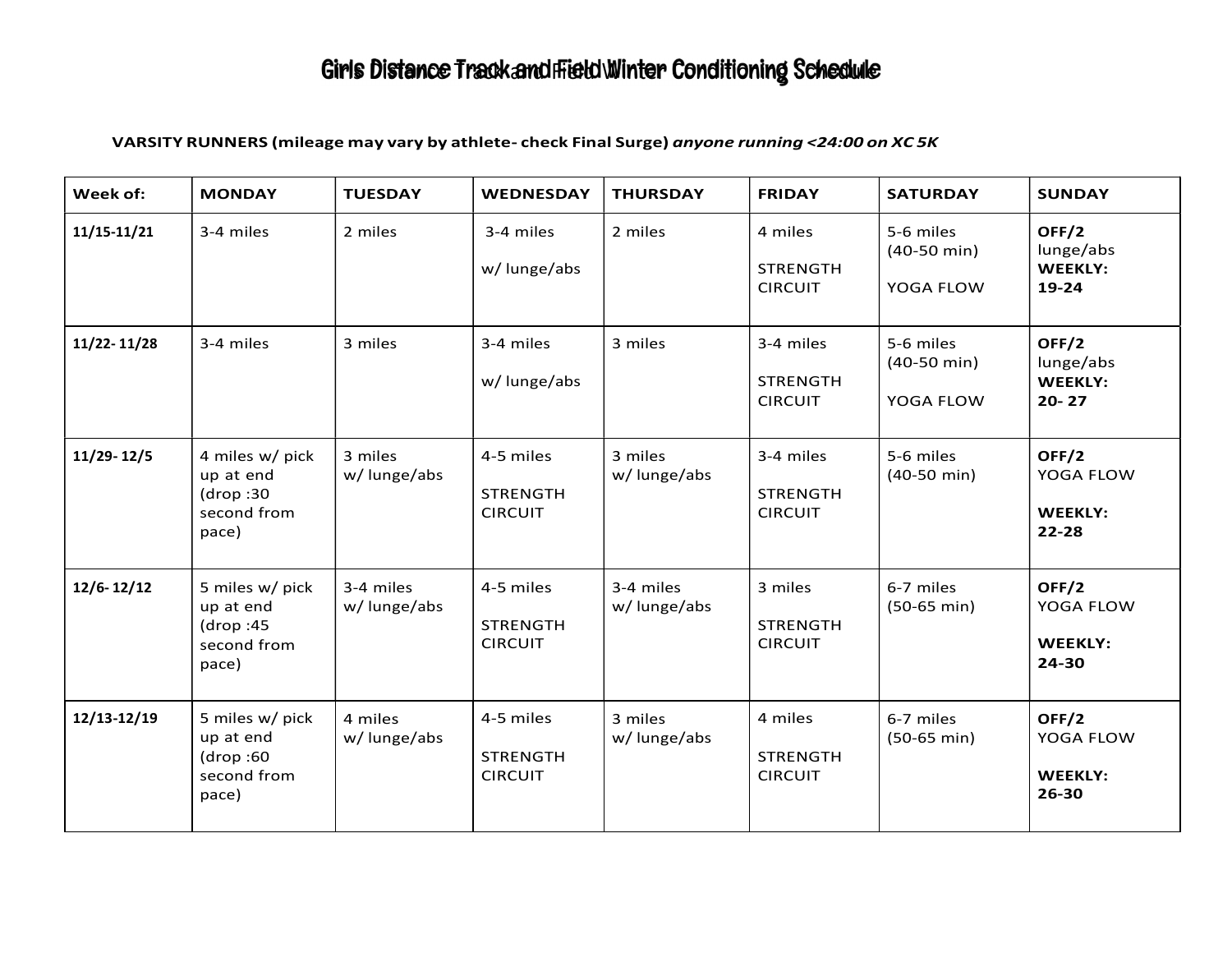| 12/20-12/26   | 5 miles w/ pick<br>up at end<br>(drop:45<br>second from<br>pace-last two<br>miles)  | 4 miles<br>w/ lunge/abs | 4-5 miles<br>STRENGTH<br><b>CIRCUIT</b>                   | 4 miles<br>w/lunge/abs | 4 miles<br><b>STRENGTH</b><br><b>CIRCUIT</b> | 6-7 miles<br>$(50-65 \text{ min})$ | OFF/2<br>YOGA FLOW<br><b>WEEKLY:</b><br>26-30 |
|---------------|-------------------------------------------------------------------------------------|-------------------------|-----------------------------------------------------------|------------------------|----------------------------------------------|------------------------------------|-----------------------------------------------|
| $12/27 - 1/2$ | 5 miles w/ pick<br>up at end<br>(drop:60)<br>second from<br>pace-last two<br>miles) | 4 miles<br>w/lunge/abs  | 3-4 miles<br><b>STRENGTH</b><br><b>CIRCUIT</b><br>2 miles | 4 miles<br>w/lunge/abs | 4 miles<br><b>STRENGTH</b><br><b>CIRCUIT</b> | 6-7 miles<br>$(50-65 \text{ min})$ | OFF/2<br>YOGA FLOW<br><b>WEEKLY:</b><br>28-32 |
| $1/3 - 1/9$   | 6 miles<br>(no pick up-<br>time yourself)                                           | 4 miles<br>w/lunge/abs  | 4-5 miles<br><b>STRENGTH</b><br><b>CIRCUIT</b><br>2 miles | 4 miles<br>w/lunge/abs | 3 miles<br><b>STRENGTH</b><br><b>CIRCUIT</b> | 7-8 miles<br>$(60-75 \text{ min})$ | OFF/2<br>YOGA FLOW<br><b>WEEKLY:</b><br>30-34 |

You may rearrange days/mileage- make sure you are hitting between the mileage range each week.

If you would like to run more, add no more than 1 mile to any day.

Cross-training encouraged! Biking, swimming, pool running, rowing advised 1-2 days.

Focus on base runs, abs, and strength training

GOAL= EVERY VARSITY RUNNER AT 30 miles + by JANUARY 10th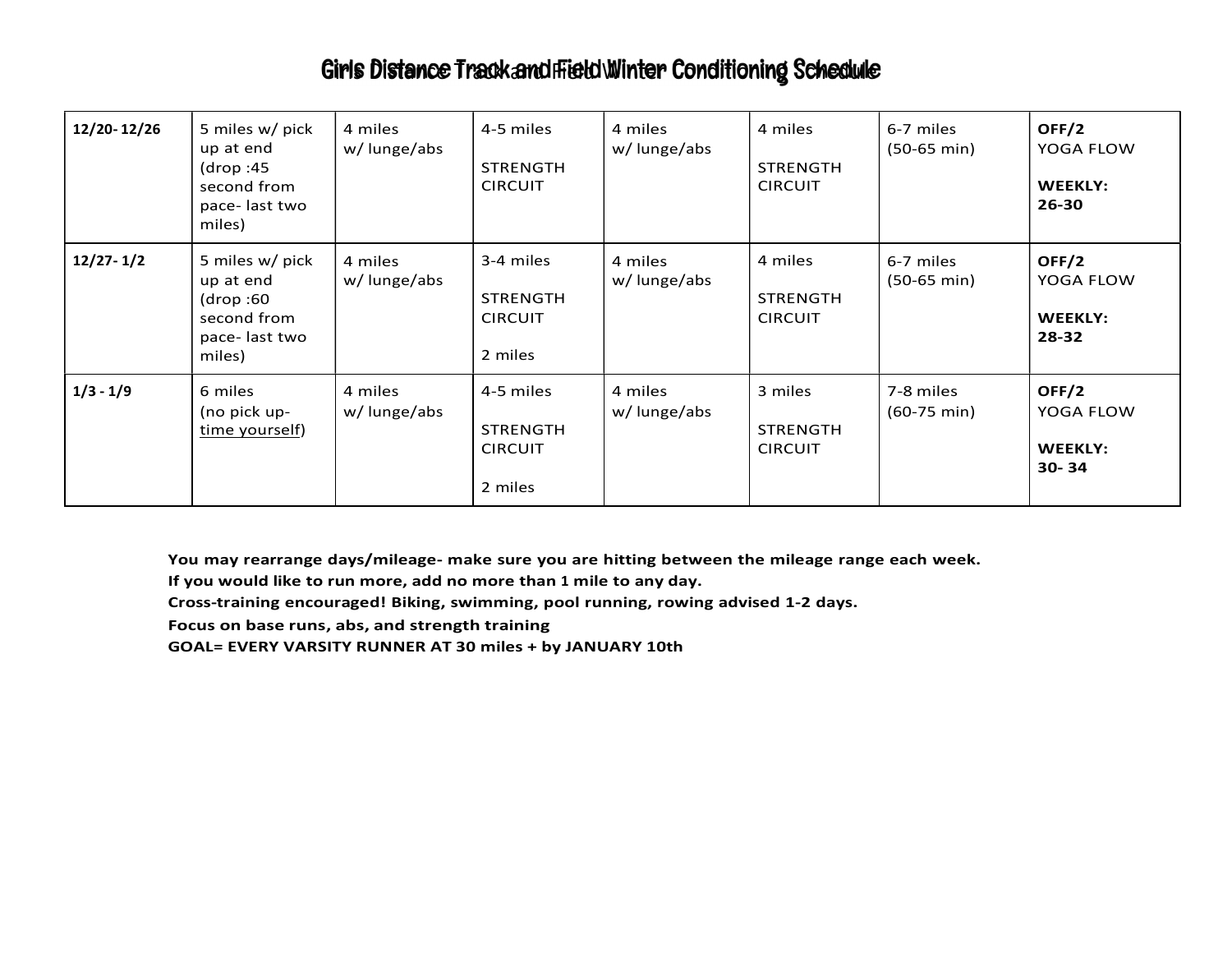### JUNIOR VARSITY RUNNERS (mileage may vary by athlete- check Final Surge) anyone running >24:00 on XC 5K

| Week of:       | <b>MONDAY</b>                                                      | <b>TUESDAY</b>           | WEDNESDAY                                      | <b>THURSDAY</b>          | <b>FRIDAY</b>                                  | <b>SATURDAY</b>                                 | <b>SUNDAY</b>                                     |
|----------------|--------------------------------------------------------------------|--------------------------|------------------------------------------------|--------------------------|------------------------------------------------|-------------------------------------------------|---------------------------------------------------|
| 11/15-11/21    | $\mathsf{X}$                                                       | $\pmb{\times}$           | 3 miles<br>w/lunge/abs                         | 2 miles                  | 3-4 miles<br><b>STRENGTH</b><br><b>CIRCUIT</b> | 4-5 miles<br>$(40-50 \text{ min})$<br>YOGA FLOW | OFF/2<br>lunge/abs<br><b>WEEKLY:</b><br>$12 - 16$ |
| 11/22-11/28    | 1-2 miles                                                          | 2 miles                  | 3 miles<br>w/lunge/abs                         | 2 miles                  | 3-4 miles<br><b>STRENGTH</b><br><b>CIRCUIT</b> | 4-5 miles<br>$(40-50 \text{ min})$<br>YOGA FLOW | OFF/2<br>lunge/abs<br><b>WEEKLY:</b><br>15-20     |
| 11/29-12/5     | 3 miles                                                            | 2 miles<br>w/lunge/abs   | 3-4 miles<br><b>STRENGTH</b><br><b>CIRCUIT</b> | 2 miles<br>w/lunge/abs   | 3-4 miles<br><b>STRENGTH</b><br><b>CIRCUIT</b> | 4-5 miles<br>$(40-50 \text{ min})$              | OFF/2<br>YOGA FLOW<br>WEEKLY:<br>$17 - 22$        |
| $12/6 - 12/12$ | 3 miles                                                            | 2-3 miles<br>w/lunge/abs | 4 miles<br><b>STRENGTH</b><br><b>CIRCUIT</b>   | 2-3 miles<br>w/lunge/abs | 3 miles<br><b>STRENGTH</b><br><b>CIRCUIT</b>   | 4-5 miles<br>$(40-50 \text{ min})$              | OFF/2<br>YOGA FLOW<br><b>WEEKLY:</b><br>18-23     |
| 12/13-12/19    | 4 miles w/<br>pickup last mile<br>$(:30 \text{ sec off})$<br>pace) | 2-3 miles<br>w/lunge/abs | 4 miles<br><b>STRENGTH</b><br><b>CIRCUIT</b>   | 2-3 miles<br>w/lunge/abs | 3-4 miles<br><b>STRENGTH</b><br><b>CIRCUIT</b> | 5 miles<br>$(50 \text{ min})$                   | OFF/2<br>YOGA FLOW<br><b>WEEKLY:</b><br>$20 - 25$ |